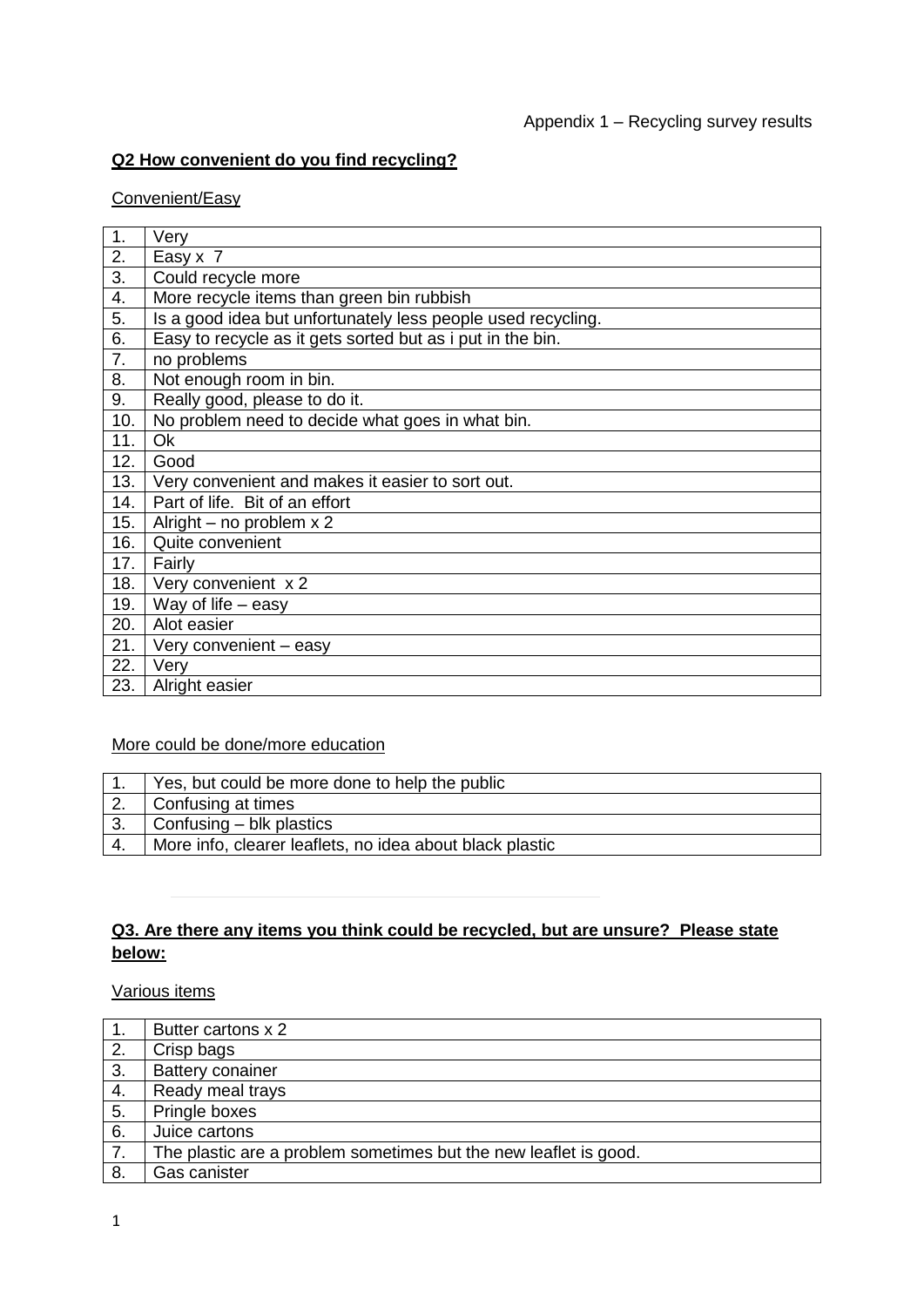| 9.  | Plastic container with with food x 2                           |
|-----|----------------------------------------------------------------|
| 10. | Food packets (black) fiddly tackling off cellophane.           |
| 11. | bottle tops x 2                                                |
| 12. | clear plastic- meat/veg trays                                  |
| 13. | hair/bath/bottles                                              |
| 14. | various plastics, they should be labelled to distinguish types |
| 15. | Waxed carton                                                   |
| 16  | Leaflets                                                       |
| 17. | Papers                                                         |
| 18. | internet                                                       |
| 19. | Plant pots.                                                    |
| 20. | Clear Plastic disposal wine glasses                            |
| 21. | Plastics - bottles                                             |
| 22  | DIY items - wood etc                                           |
| 23. | Plastic packaging                                              |
| 24. | Quality street/roses etc plastic containers                    |

# Not a problem – its clear.

|   | $No \times 12$                      |
|---|-------------------------------------|
|   | Not unsure                          |
| ⌒ | very convenient except glass (eldc) |

# **Q4. Do you believe the Council needs to do more education around recycling?**

# Yes

|    | Yes $x$ 14                                    |
|----|-----------------------------------------------|
| 2. | Yes, door knocking OH properties              |
| 3. | Yes, more leaflets, every so often handed out |
| 4. | Yes definitely on some aspects                |
| 5. | Yes - people don't understand                 |
| 6. | Yes especially the foreign people             |
| 7. | Could do                                      |
| 8. | Yes - more confusing                          |
| 9. | Yes, go to schools, give leaflets for parents |

# No

|    | Should not have to educate, its common sense                       |
|----|--------------------------------------------------------------------|
| 2. | No x 4                                                             |
| 3. | no. online info available                                          |
| 4. | No seems fine                                                      |
| 5. | People are lazy – no                                               |
| 6. | We've got it righ                                                  |
| 7. | You'll never change some people                                    |
| 8. | Council make it easy - public make it difficult as its the Council |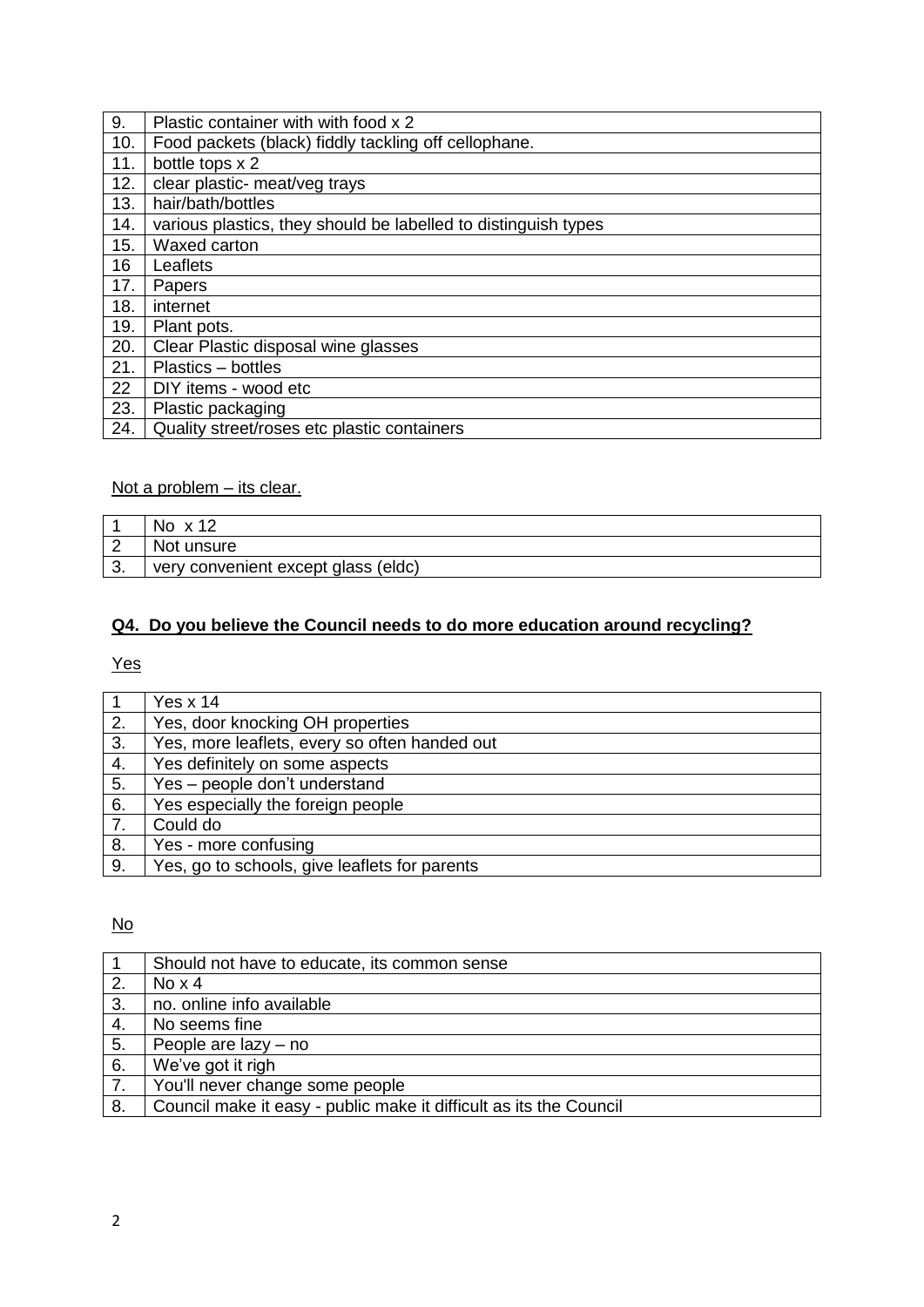| Yes and no |
|------------|
|            |

## **Q5. Contamination of the blue bin can cause a build up of rubbish, this has a negative effect on the local neighbourhood. Do you have any issues of this nature in your local area?**

Yes

| 1. | Lots of rubbish                                                    |
|----|--------------------------------------------------------------------|
| 2. | In kirton people from abroad don't seem to recycle                 |
| 3. | James Street block of flats. Communal bin area                     |
| 4. | Fly tipping in car park, Black Bags, furniture, bikes Irby Street. |
| 5. | Leverton - Fly tipping Garden waste                                |
| 6. | More litter bins in area, Petit Way, off Woodthorpe Ave            |
| 7. | Share property, more languages                                     |

### No

| No x 20                                  |
|------------------------------------------|
| No problem                               |
| No i don't think so                      |
| Not where i live 'sausthorpe' nr Spilsby |

#### Unsure

1. Don't know x 2

### **Q7. What do you think about Boston Borough Council taking enforcement action in the above cases?**

#### Yes/Good idea

| $\overline{1}$ . | Totally agree x 3                                                  |
|------------------|--------------------------------------------------------------------|
| $\overline{2}$ . | Good idea x 4                                                      |
| $\overline{3}$ . | l agree                                                            |
| 4.               | very good idea x 2                                                 |
| 5.               | agree it is necessary                                              |
| 6.               | Good                                                               |
| 7.               | can be complicated, but necessary.                                 |
| 8.               | approve of it                                                      |
| 9.               | Yes $x$ 12                                                         |
| 10.              | ok                                                                 |
| 11.              | Something needs to be done need to be fined. Danger if contaminate |
| 12.              | Good thing x 3                                                     |
| 13.              | Brilliant idea                                                     |
| 14.              | Yes definitely                                                     |
| 15.              | Providing education has taken place, prior, then okay              |